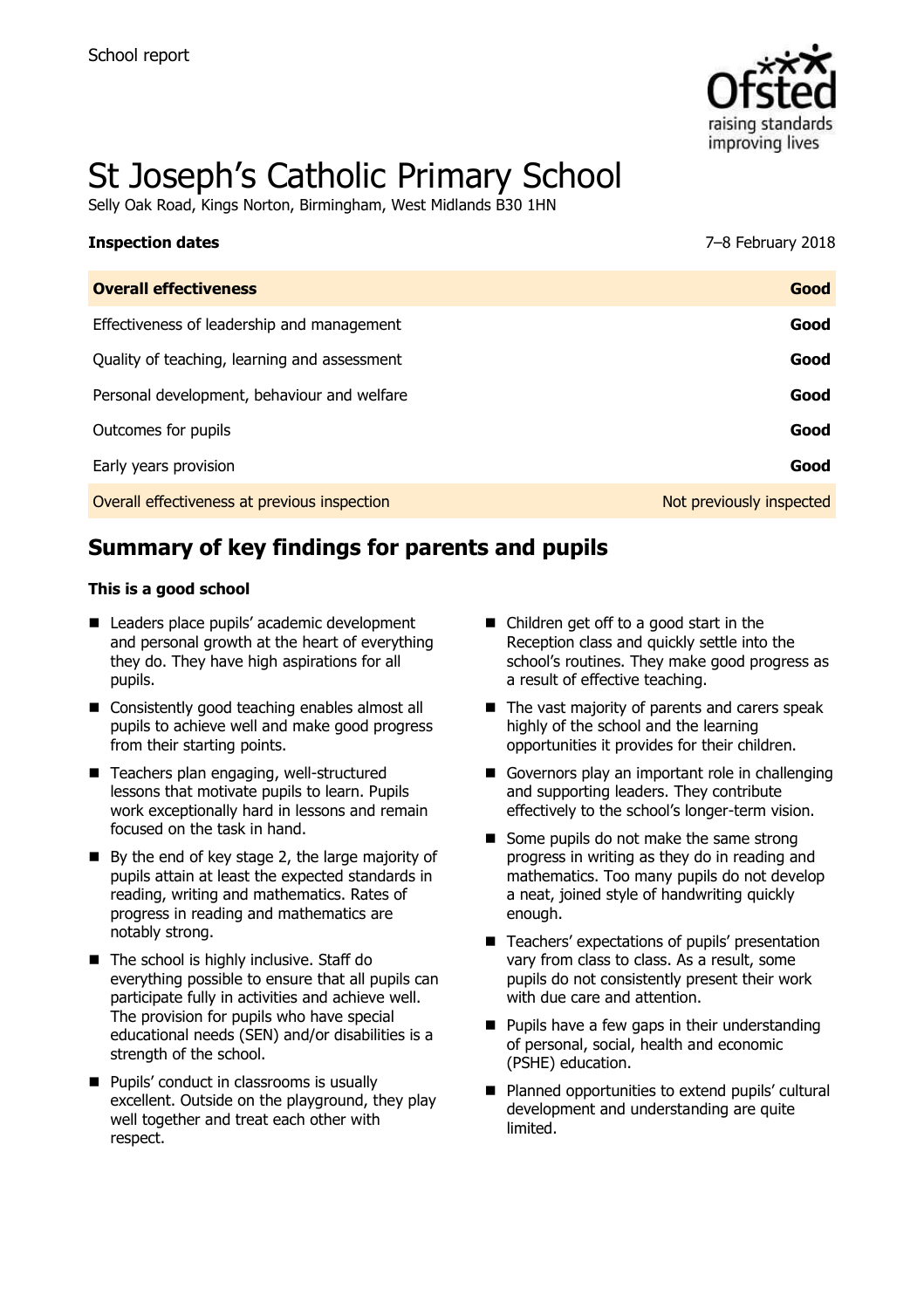

# **Full report**

#### **What does the school need to do to improve further?**

- Improve the effectiveness of leadership and management by:
	- developing greater consistency in the planning and delivery of the PSHE curriculum, in order to meet the needs of all pupils
	- ensuring that teachers include more planned opportunities to strengthen pupils' cultural development.
- $\blacksquare$  Improve progress in writing by ensuring that:
	- teachers explain clearly to pupils how they can develop and extend their writing, in line with the best practice in school
	- pupils, especially younger pupils, are given more opportunities and guidance on how to edit and improve their writing
	- handwriting is taught during the school day and enables all pupils to develop a neat, joined, consistent style.
- Ensure that all teachers share the same consistently high expectations about pupils presenting their work neatly.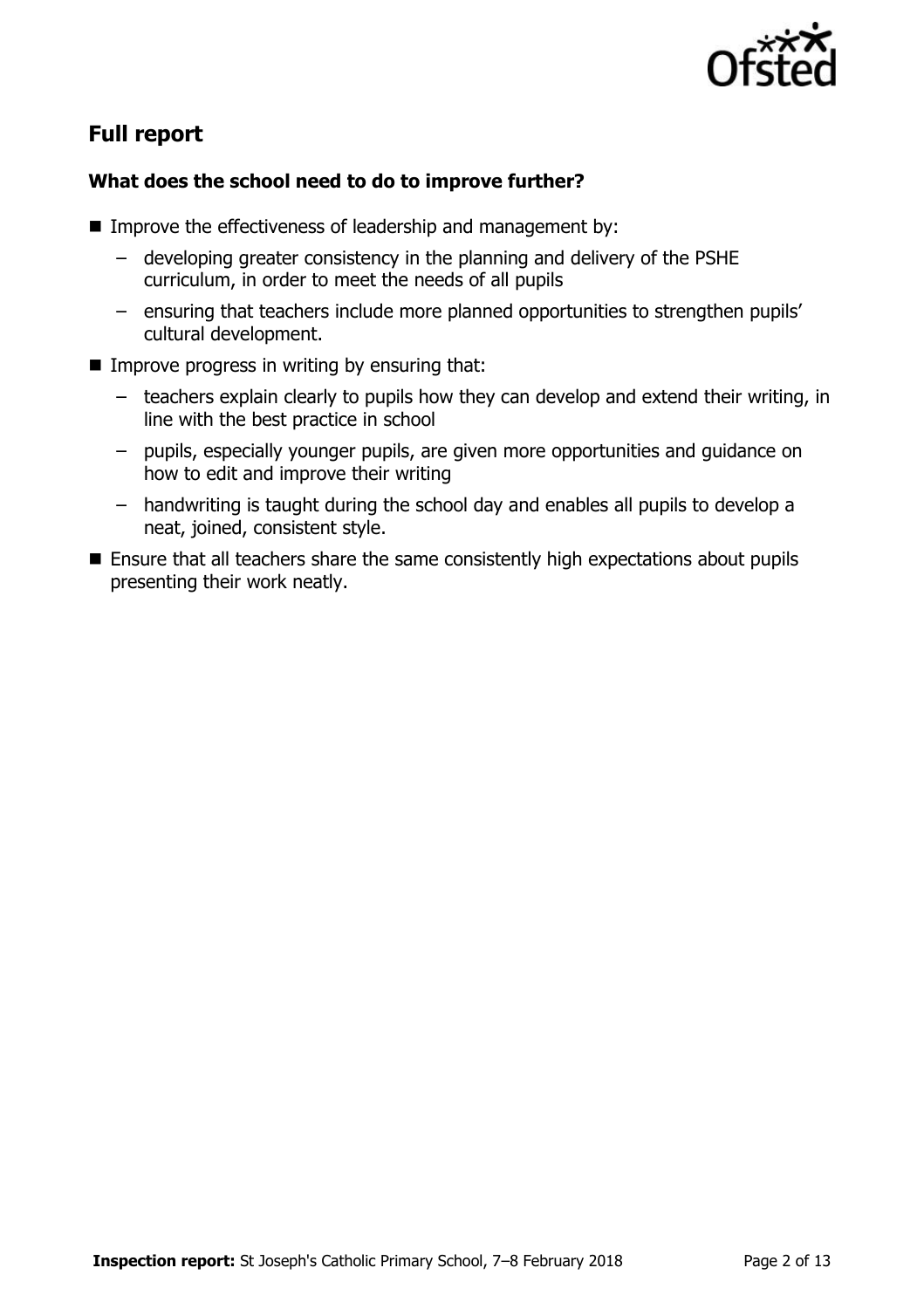

## **Inspection judgements**

#### **Effectiveness of leadership and management Good**

- The recently appointed principal has been effective in quickly establishing a new leadership team. He has set out his vision for the school, and implemented plans to bring about further positive changes. This seamless transference of leadership has meant that the school's improvement agenda has been kept firmly on track.
- Leaders and governors have an accurate understanding of what the school does well and where it needs to improve. This is because they use pupils' assessment information particularly well to identify where achievement could be even better. Development plans are focused on the right priorities and identify appropriate actions needed to bring about success.
- The principal, through his passion and determination, has further developed the school's ambitious learning culture. He has high expectations and has set out a clear pathway towards becoming an outstanding school. Staff are fully committed to making this aim a reality.
- Staff morale is high. They enjoy working at the school because they feel valued by leaders and are given opportunities to develop professionally. The strong sense of teamwork and respect for leaders is evident throughout the school. It was captured in a comment by one member of staff who said: 'They [the leaders] are on a journey and they're taking us with them.'
- Leaders make regular checks on the quality of teaching and learning. They use their observations to provide teachers with precise, developmental feedback to help them improve. Teachers are eager to develop their practice and take heed of the guidance given. This strengthens teaching and leads to better outcomes for pupils.
- Leaders hold half-termly meetings with teachers to discuss the progress of individual pupils. This includes all disadvantaged pupils. Careful tracking and external moderation of teachers' assessments help to ensure that pupils' progress remains a constant focus.
- Leaders use additional funding well to accelerate the progress of disadvantaged pupils and those who have SEN and/or disabilities. They evaluate, regularly, the effectiveness of any bespoke support for vulnerable pupils, to satisfy themselves that it is having the desired impact. As a result, almost all of these pupils make good progress from their starting points.
- The leadership of pupils who have SEN and/or disabilities is strong. Leaders ensure that staff have the necessary skills, knowledge and understanding to cater for a broad range of pupils' needs. The positive attitude to inclusion permeates the school's culture. Staff work hard to ensure that pupils are included in all learning activities, despite some of the distinct obstacles pupils face.
- The cross-curricular aspects of learning contribute strongly to pupils' engagement. For example, Year 1 pupils eagerly set to work during their 'woodland adventure' session, working together purposefully to make 'leaf crowns'. They develop their language and cooperation skills well during these sessions.
- Leaders have developed a broad and balanced curriculum which enables pupils to build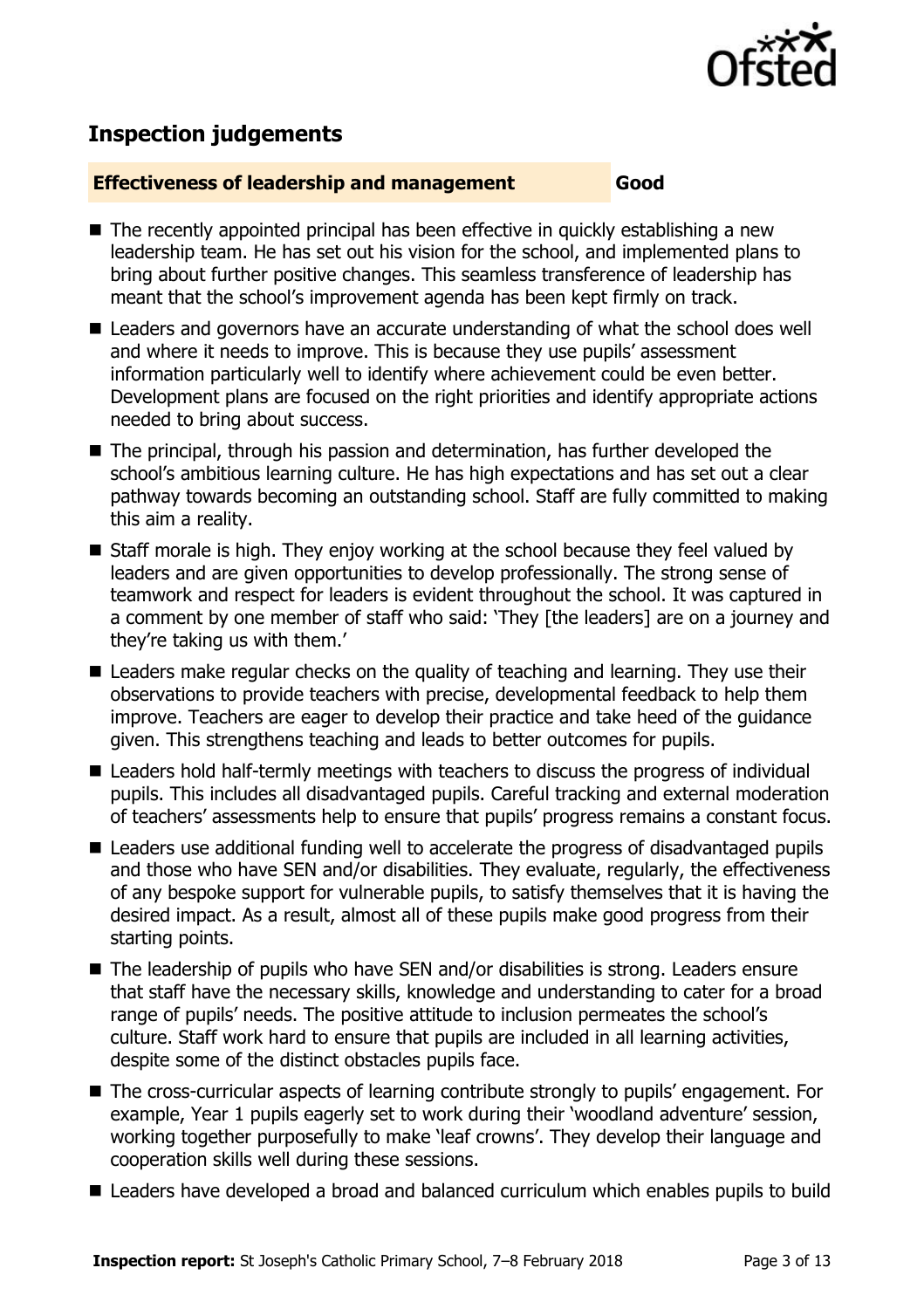

their skills and knowledge progressively over a wide range of subjects. However, leaders recognise that there needs to be a more consistent approach to the teaching of the PSHE programme to ensure appropriate coverage of relevant topics for all pupils.

- **Pupils'** experiences are further enhanced by a growing range of extra-curricular activities including rugby, netball and running club. These are well attended and support pupils' wider personal development.
- Leaders use the school sport funding effectively to raise the profile of physical education (PE) and sport. As one pupil stated: 'We're a very sporty school.' The majority of funding is used to provide expert training for teachers. This has improved their delivery of PE and enabled pupils to make better progress in their learning.
- There is a strong partnership between home and school. Leaders ensure that they keep parents informed of their children's achievements. Additionally, the school runs events such as coffee mornings for parents of pupils who have SEN, for example, to offer advice about speech and language. The overwhelming majority of parents are delighted with the school.
- **Pupils' spiritual, moral and social development is especially well promoted through a** variety of thought-provoking activities. For example, pupils participated in an in-school 'pilgrimage trail' where they explored the journey of a Syrian refugee. This helped to develop pupils' compassion for, and awareness of the plight of those less fortunate than themselves. Pupils' understanding of cultural diversity is less well developed, although leaders have already begun to take action to address this.

#### **Governance of the school**

- $\blacksquare$  The local academy committee carries out the main functions of a typical governing body. This committee reports to the board of directors of the Lumen Christi Catholic Multi-Academy Company (MAC), who have a good strategic overview of the school's work.
- While the role of the MAC is largely concerned with the financial performance of the school, it is instrumental in building leadership capacity and subject expertise across the MAC. For example, staff from St Joseph's have benefited from their involvement in MAC 'curriculum working groups'. This has enabled middle leaders to enhance their specific skills and knowledge.
- There is a productive and trusting relationship between governors and school leaders. Governors engage in professional dialogue and respectful challenge which supports the school to accurately evaluate its work, and move forward in the best interests of the pupils. Governors have an accurate understanding of the school's strengths and areas of relative weakness.
- Governors visit the school regularly to gain an independent view of its work. Their planned visits are closely aligned with the school's development plan. The MAC commissions an independent educational adviser to provide an additional external perspective. Leaders act promptly on any advice or recommendations following these visits.
- Governors understand, and take seriously, their responsibility for the oversight of safeguarding procedures.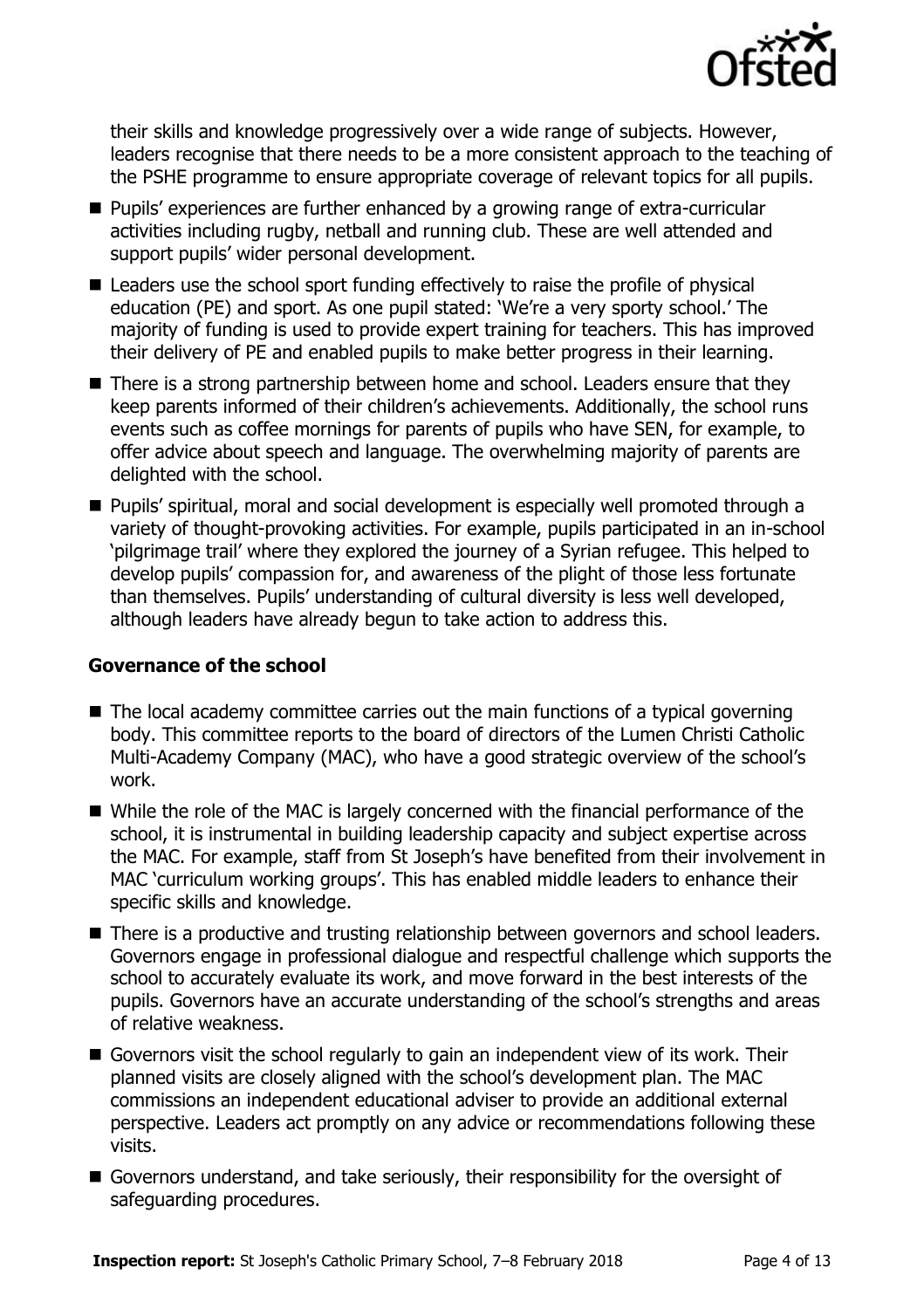

### **Safeguarding**

- $\blacksquare$  The arrangements for safeguarding are effective.
- All staff understand the importance of their role in keeping pupils safe from harm. They receive a wide range of training, with regular updates, to equip them effectively for this role. Staff are constantly alert to any signs that a pupil may be at risk of harm. When they are worried about a pupil, they take prompt action and report it immediately. Leaders have a well-organised, efficient system for logging and monitoring concerns.
- Staff keep an open mind about safeguarding, rightly adopting the view 'it could happen here'. Leaders and governors ensure that new members of staff and volunteers are recruited appropriately, carrying out all necessary checks to make sure that adults are suitable to work with children.
- **Pupils report feeling very safe in school and say they have a trusted adult to speak to if** they have any worries. Almost all parents are in agreement that their children feel safe in school. Pupils are generally quite knowledgeable about how to keep themselves safe, because they are taught effectively about different aspects of safety.

#### **Quality of teaching, learning and assessment Good**

- Teaching is consistently good because it is carefully planned and almost always well matched to the needs of pupils. Teachers ensure that time is used very productively during lessons, which maximises learning.
- The warm, supportive relationships that are common between staff and pupils contribute well to good learning. Pupils are willing to have a go and are not afraid of getting something wrong. This is because the expectation is that everyone can learn from their mistakes. In upper key stage 2, pupils are often given time to edit and improve their work.
- During lessons, teachers are usually quick to spot pupils' misconceptions. They address these as the lesson progresses so learning can move on swiftly. Teachers, ably supported by teaching assistants, support the needs of pupils who have SEN and/or disabilities well.
- The teaching of reading is a strength. Pupils quickly develop their early reading and phonics skills so they can read age-appropriate books confidently. As pupils get older, they develop their understanding well because of direct and specific teaching of comprehension skills.
- Teachers help pupils to make meaningful links between different subjects. For example, pupils' literacy and information technology skills were enhanced well through geography work in a Year 5 lesson. Pupils explored, then explained coherently how global warming affects polar ice habitats.
- Teachers typically use well-crafted questions to engage pupils and draw out their knowledge and understanding. Where teaching is most effective, teachers pose questions or set tasks that tease out pupils' deeper understanding. For example, in a Year 6 mathematics lesson, pupils worked independently to solve some challenging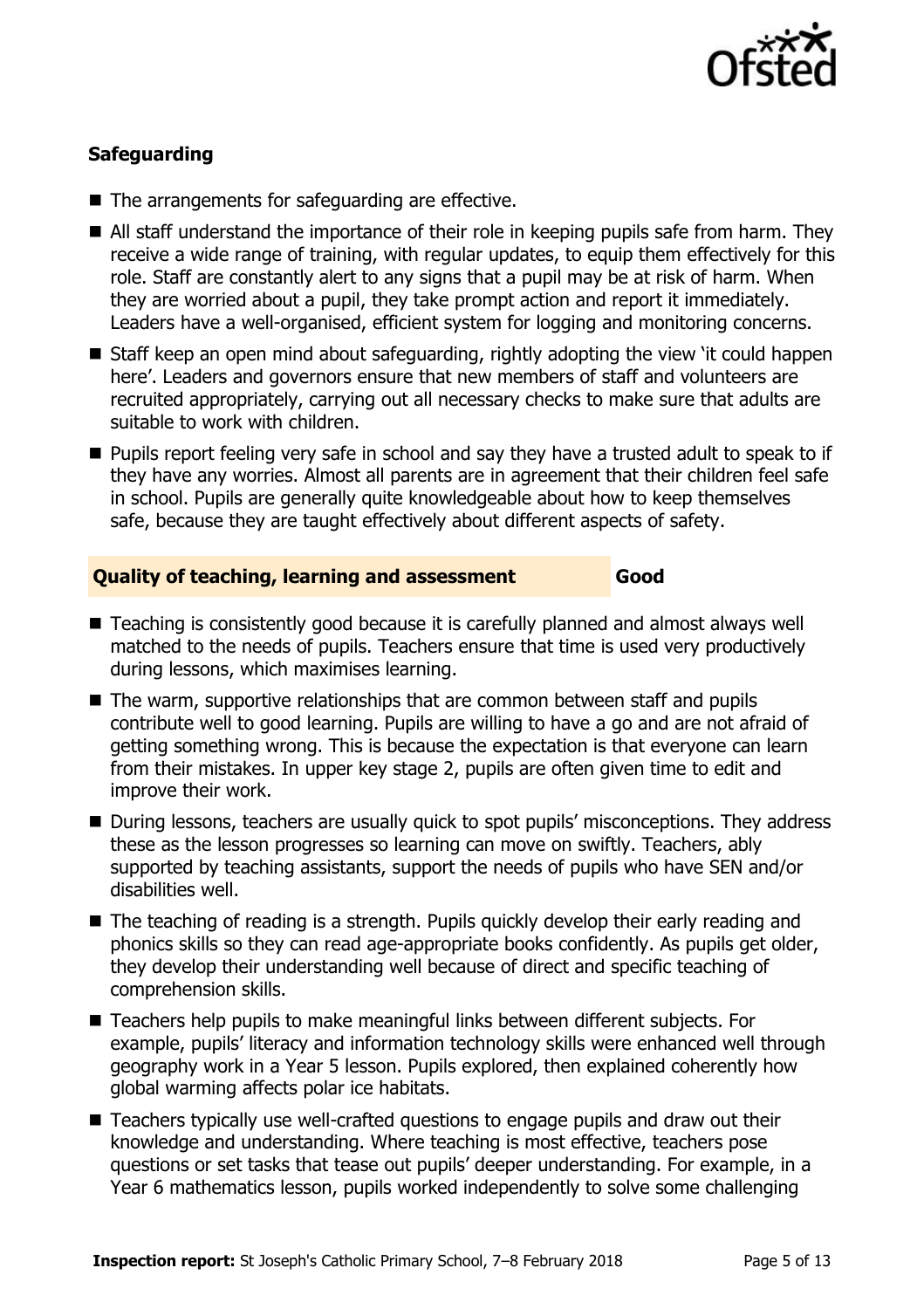

questions requiring mathematical reasoning.

- The deployment of teaching assistants is mostly highly effective. This is especially the case with the small intervention groups that target pupils' basic skills. In these sessions, pupils, especially those who have SEN and/or disabilities, usually make rapid progress. Very occasionally, teaching assistants lack the specific subject knowledge to teach a discrete skill.
- $\blacksquare$  Teachers usually provide suitably challenging work for the most able pupils. This enables them to apply their skills and demonstrate their potential, especially in reading and mathematics. Occasionally, some of the middle-attaining pupils are ready to move on sooner, but instead spend too long consolidating concepts that they have already mastered.
- Most pupils make steady progress with their writing. Teachers develop pupils' spelling, grammar and punctuation skills very effectively. However, with the exception of upper key stage 2, teachers are less successful in supporting pupils to edit and improve the content and organisation of their writing. This means that some pupils do not make the same strong progress in writing as they do in reading and mathematics.
- The teaching of handwriting is inconsistent and not always effective. Some teachers teach handwriting as part of early morning work, before the official start of the school day. This means that pupils who arrive later in the morning miss out on being taught handwriting regularly.

#### **Personal development, behaviour and welfare Good**

#### **Personal development and welfare**

- The school's work to promote pupils' personal development and welfare is good.
- Leaders have created an atmosphere in school that is nurturing, friendly and purposeful. Pupils enjoy their experiences in school and value the importance of learning. Pupils and parents alike appreciate that staff are approachable and helpful.
- **Pupils have high aspirations of themselves. This is because teachers help pupils to** recognise their strengths and talents, and encourage them to aim high. The school newsletter regularly celebrates pupils' personal achievements, helping pupils to develop positive images of themselves.
- Leaders are proactive in helping pupils to develop healthy minds. The inspection took place during national mental health week. As part of this, the school celebrated the theme of 'being ourselves'. An assembly focused on the importance of pupils developing good mental health. Following this, older pupils were able to explain clearly about having a 'growth mindset' and the importance of believing in oneself.
- Leaders seek, and act on, the views of pupils when making decisions about the day-today organisation of the school. For example, pupils were consulted about the types of class books used in English lessons. Leaders purchased more appealing books as result, which increased pupils' levels of enjoyment and engagement with reading.
- Older pupils hold positions of responsibility within the school, which they take very seriously. For example, the Year 6 pupils take ownership for leading the school's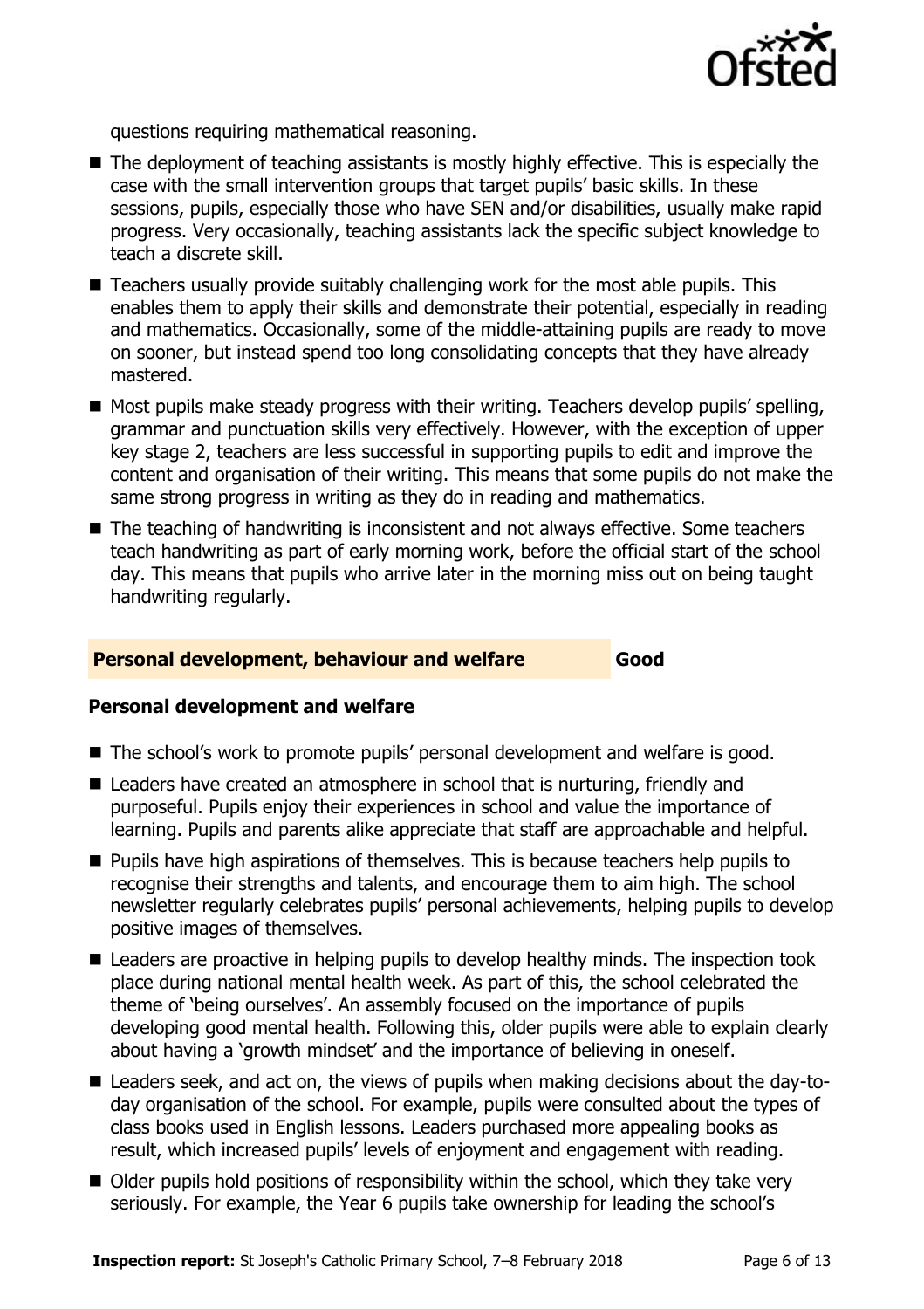

annual open morning. Other pupils act as prefects and provide help to teachers.

- **Pupils say that bullying is extremely rare, although when it does happen, their teachers** sort it out quickly. Pupils understand the different forms of bullying and say they would report it to a teacher if they discovered it was happening.
- Teachers are beginning to identify more opportunities to develop pupils' wider cultural development, although leaders recognise that there is further work to be done. For example, the Year 4 class are doing work based around a novel set in Zimbabwe.
- The delivery of the school's programme for PSHE education is patchy. It does not consistently provide all pupils with the essential knowledge, skills and understanding that they require. While pupils have an excellent understanding of internet safety, their knowledge of the risks associated with alcohol and illegal drugs is less well developed.

#### **Behaviour**

- The behaviour of pupils is good. Pupils' conduct in classrooms is usually exemplary. They settle down to tasks quickly, then remain focused on their work and try hard. Pupils listen well to their peers during discussions, taking turns to speak and valuing the contributions made by others.
- **Pupils are respectful to others and well mannered. During the inspection, a pupil** politely offered her seat to an inspector when there were no spare chairs available. This type of courteous behaviour among pupils is commonplace.
- Both the views of staff and parents indicate that pupils' behaviour is typically good or better. This is because teachers have clear expectations about pupils' conduct. Subsequently, there is a calm, friendly atmosphere throughout the school.
- **Pupils play well together outside and enjoy each other's company. Apart from the high**energy chasing games with clear rules, the playground is a relatively relaxed place for pupils to socialise.
- **Pupils enjoy coming to school. This is reflected in their good rates of attendance which** are above the national average. Despite the school's best efforts, a small minority of pupils arrive late to school. Leaders continue to work hard to address this issue.
- Some pupils present their work very neatly; others do not. Despite leaders having clear expectations about pupils' presentation, these are not consistently reinforced by all teachers.

#### **Outcomes for pupils Good**

- The large majority of pupils, including those who are disadvantaged, make good progress in a variety of subjects, including English and mathematics. As a result of effective teaching, most pupils attain well, and are well prepared for the next stage of their education.
- $\blacksquare$  Due to leaders' continual focus on improving the quality of teaching and learning, pupils attain high standards by the end of key stage 2. In 2017, the proportion of pupils achieving the higher standard in reading was impressive, and double the national average figure. Similarly in mathematics, all Year 6 pupils achieved at least the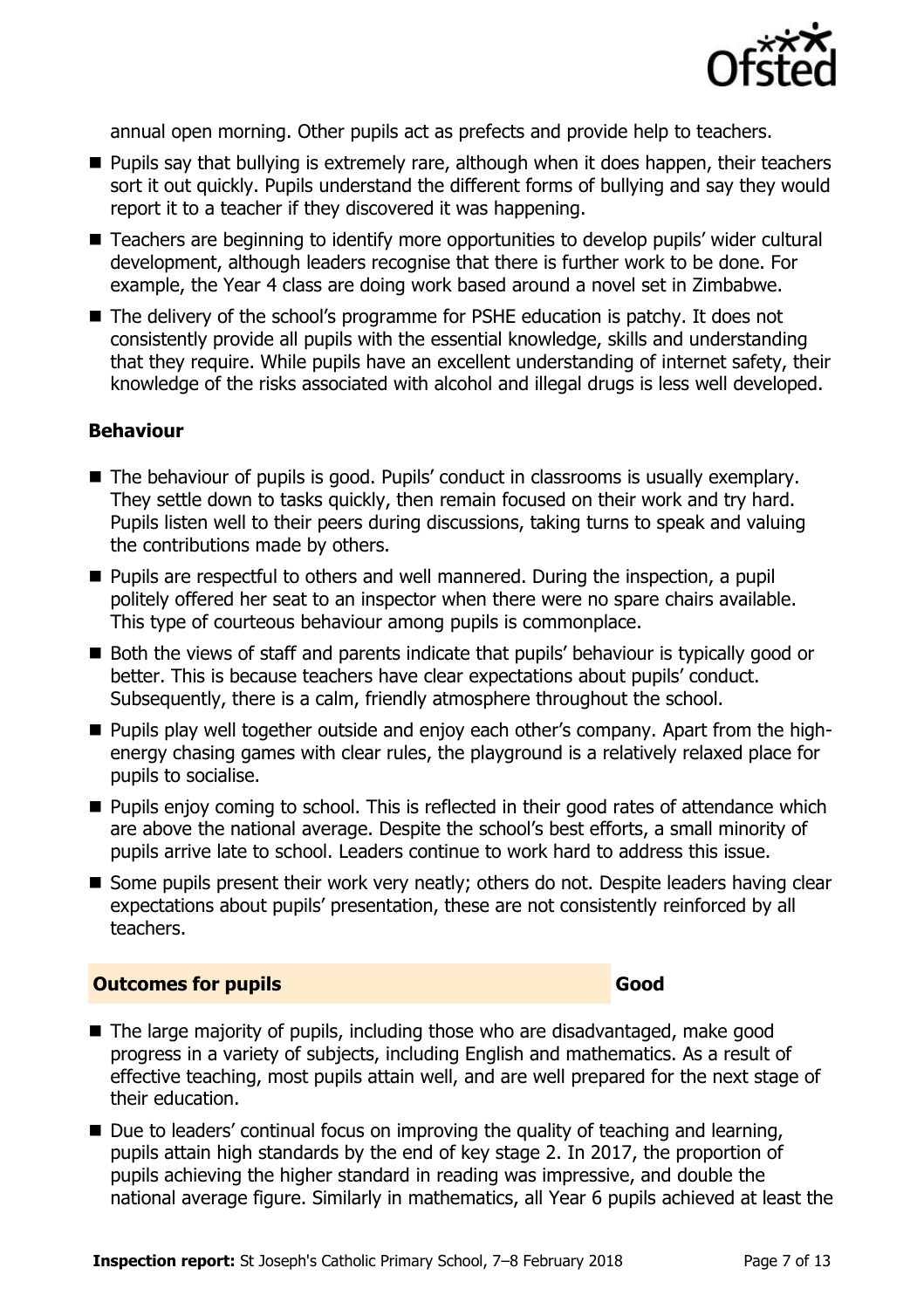

expected standard. The proportion of pupils exceeding it was also above the national average.

- Pupils who have SEN and/or disabilities generally achieve very well from their starting points because of bespoke support and carefully planned interventions. Pupils' progress is carefully tracked to ensure that they do as well as they can.
- The proportion of pupils passing the Year 1 phonics screening check has been above the national average for the last two years. This is the result of effective, systematic teaching of phonics on a daily basis. Teachers promptly respond to the needs of those that do not pass the screening check to ensure that they quickly catch up.
- Both boys and girls read widely and often. Generally, by the end of key stage 2, girls attain higher standards in reading and make better progress than boys. However, leaders' efforts to promote boys' reading are proving successful. Consequently, boys' current progress in reading is good and gaining pace.
- At key stage 1, most pupils make good progress and achieve well over time. The proportions of Year 2 pupils who attained at least the expected standards in reading, writing and mathematics were above national averages. Similarly, those achieving at greater depth was broadly in line or above national figures.
- The most able pupils typically make good progress across the curriculum. Occasionally, teachers set tasks which do not enable all pupils to stretch themselves and demonstrate their full potential, particularly in writing.
- **Pupils'** achievement in writing is not as strong when compared with reading and mathematics. However, the proportion of pupils achieving at greater depth in writing, at the end of key stage 2, increased from below the national average in 2016 to in line with national in 2017. Pupils' progress across key stage 2 in writing is average, compared with reading and mathematics, which is well above average.

#### **Early years provision Good Good**

- Leadership of the early years is good. Leaders use observations and assessment well to plan the next steps for groups of children. Children who may have SEN and/or disabilities have their needs identified early on, and appropriate support is put in place. This enables all children to make good progress.
- Teachers plan sessions that engage and motivate children to learn. For example, in the Reception class, children were excited to receive a letter from 'Pirate Blackbeard' who had lost his treasure. The theme stimulated children's rich use of language and encouraged them to write. Children took great pleasure and pride in successfully devising their own treasure maps and could explain the route to finding the treasure.
- The teaching of phonics is a strength. Children apply their phonic knowledge well to writing, enabling them to construct and write simple sentences or phrases with recognisable words.
- Teachers are responsive to children's needs and recognise when they would benefit from a change in activity. For example, when the attention of a few children began to wane during a focused task, the teacher switched the session to a movement activity with music which successfully re-energised the children.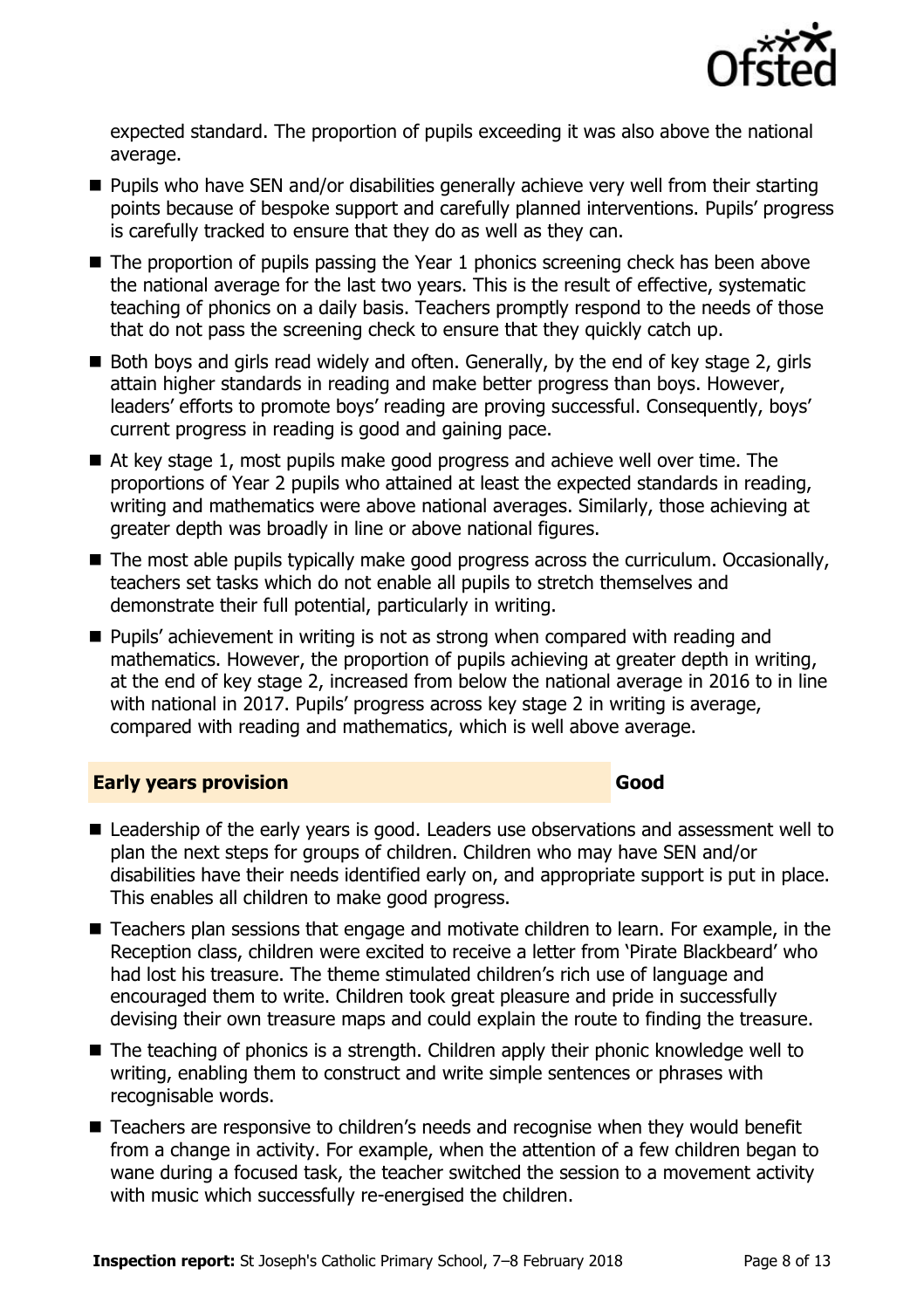

- Children's behaviour is exemplary. Children cooperate and help each other out very naturally. They show positive attitudes to learning and are very willing to have a go at the range of interesting activities on offer.
- Children, including those who are disadvantaged, achieve well in the Reception class. For the last two years, the proportion of children achieving a good level of development has been broadly in line or above the national average. The school's internal assessment information demonstrates that children make good progress from their starting points as a result of effective teaching.
- Leaders work proactively with parents so they can better support their children with learning at home. For example, staff organised a phonics workshop for parents so they could understand the school's approach to the teaching of early reading skills.
- Leaders apply the same stringent procedures for safeguarding as those in the rest of the school. There are several staff trained in paediatric first aid and leaders ensure the safe storage of images.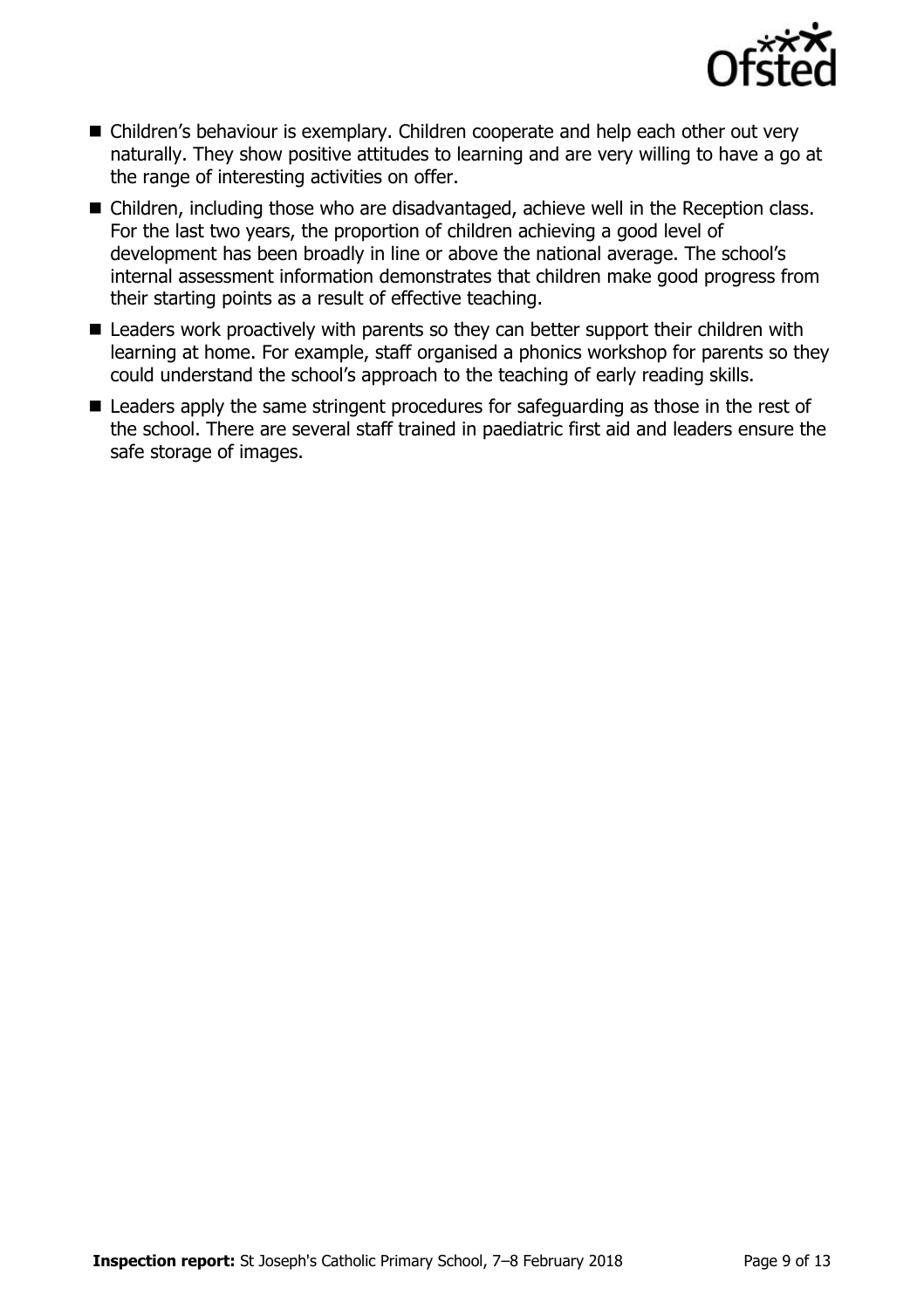

# **School details**

| Unique reference number | 141670     |
|-------------------------|------------|
| Local authority         | Birmingham |
| Inspection number       | 10042847   |

This inspection of the school was carried out under section 5 of the Education Act 2005.

| Type of school                      | Primary                      |
|-------------------------------------|------------------------------|
| School category                     | Academy converter            |
| Age range of pupils                 | 4 to 11                      |
| Gender of pupils                    | Mixed                        |
| Number of pupils on the school roll | 210                          |
| Appropriate authority               | Board of trustees            |
| Chair                               | <b>Matthew Hill</b>          |
| Principal                           | Paul Greavy                  |
| Telephone number                    | 0121 458 2458                |
| Website                             | www.stjosb30.bham.sch.uk     |
| <b>Email address</b>                | enquiry@stjosb30.bham.sch.uk |
| Date of previous inspection         | Not previously inspected     |

#### **Information about this school**

- This school converted to an academy in April 2015. It joined the Lumen Christi Catholic MAC.
- The school is part of the Lumen Christi Catholic MAC, which comprises six local Catholic schools. The MAC is governed by a board of directors who have responsibility for all of the schools. They delegate certain responsibilities to each school through their local academy committees. The academy committee focuses on the day-to-day operations of the school.
- This school is a smaller than average-sized primary school.
- The majority of pupils are from White British backgrounds. A low, although increasing proportion of pupils speak English as an additional language.
- The proportion of pupils supported with a statement of SEN or an education, health and care plan is above the national average. The proportion of pupils who receive SEN support is broadly in line with the national average.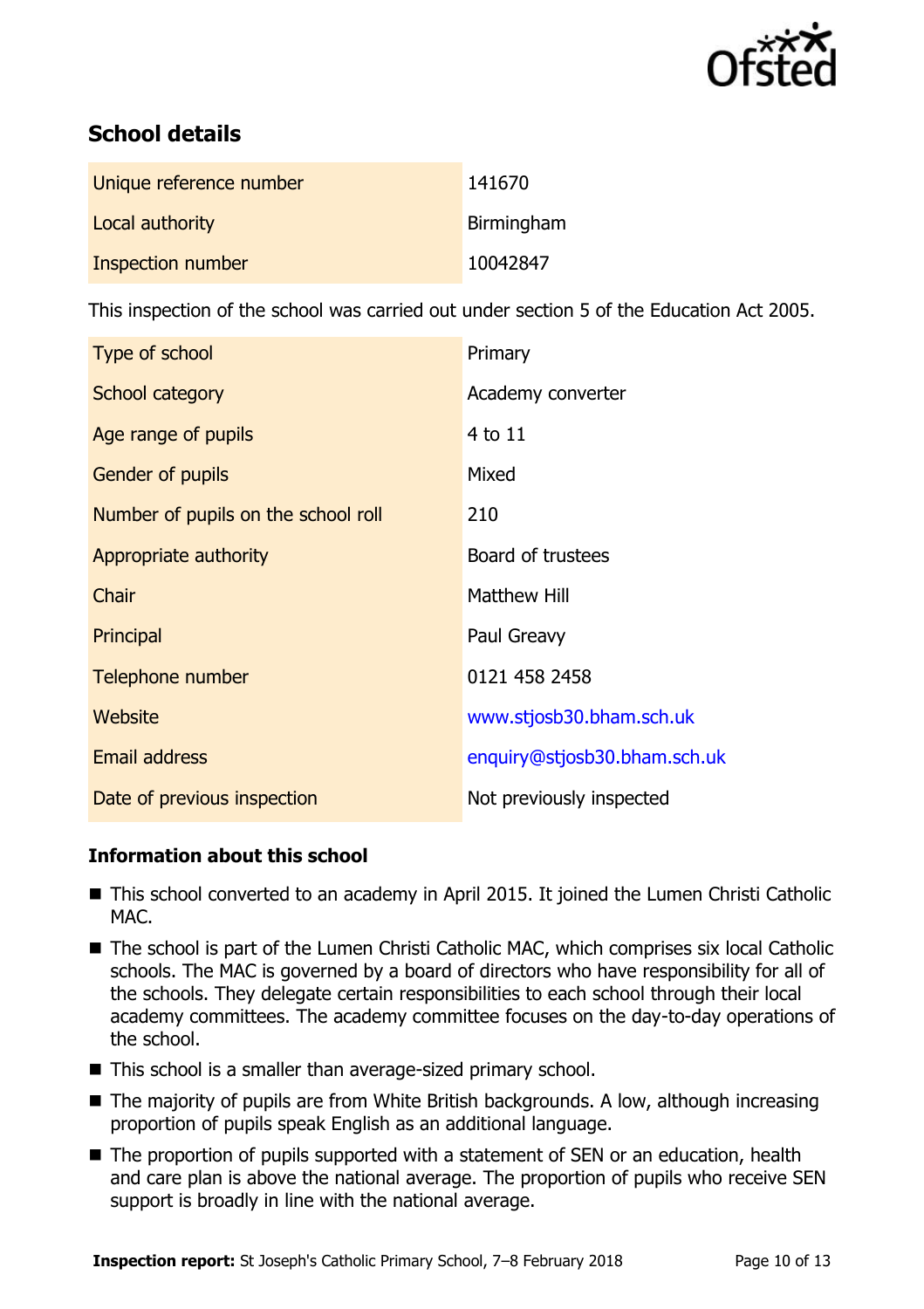

- The proportion of disadvantaged pupils is just below the national average.
- The school meets the government's current floor standards, which set minimum expectations for the attainment and progress of pupils by the end of key stage 2.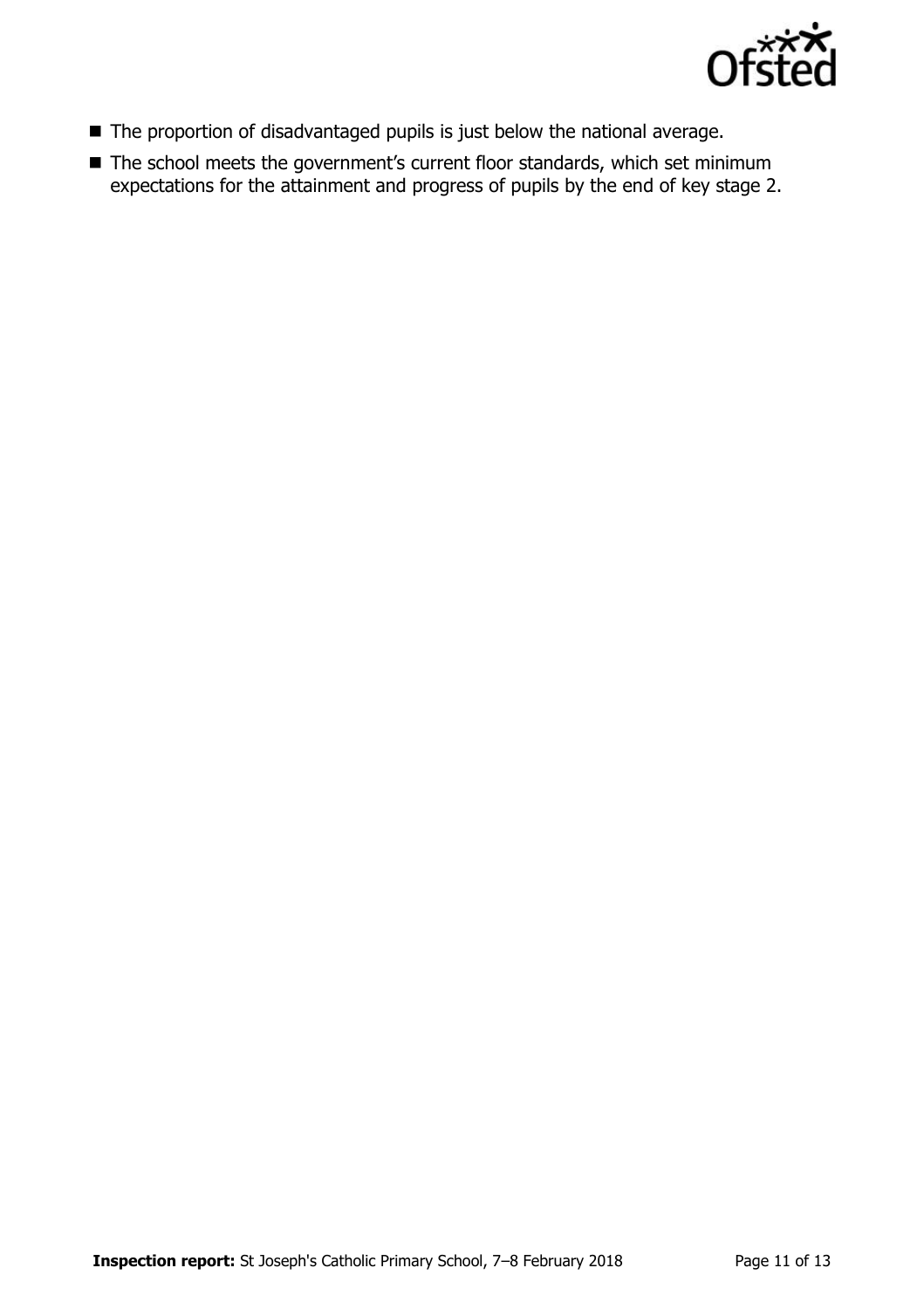

# **Information about this inspection**

- The inspection team observed a variety of lessons across all classes, of which almost all were jointly undertaken with senior leaders. Inspectors reviewed an extensive range of pupils' work across a range of subjects.
- Inspectors interviewed pupils and spoke to them during lessons and at other times to gather their opinions about school and learning.
- Inspectors observed pupils at playtime and during lunch.
- Inspectors met with the principal, the vice-principal and a range of other middle leaders, including the SEN coordinator. The lead inspector met with 15 school staff, including teachers, support and administrative staff to gather their views on leadership, professional development and pupils' learning.
- An inspector met with three local academy committee members, and additionally with the principal director of the MAC.
- Responses from 102 parents and carers to the Ofsted online questionnaire (Parent View) and 72 free-text responses from parents were analysed. An inspector also gathered parents' views at the beginning of the school day.
- Inspectors listened to pupils read and talked to pupils about their interest in reading.
- Inspectors considered 21 responses to the staff questionnaire. There were no responses to the pupil survey.
- The inspection team took into account a wide range of information including the school's website, development plans, attendance data, pupils' assessment information and leaders' monitoring of teaching and learning. Inspectors reviewed documentation relating to safeguarding, as well as local academy committee minutes and notes of visits from the MAC's improvement adviser.

#### **Inspection team**

**Tim Hill, lead inspector Her Majesty's Inspector** Lindsay Nash Ofsted Inspector